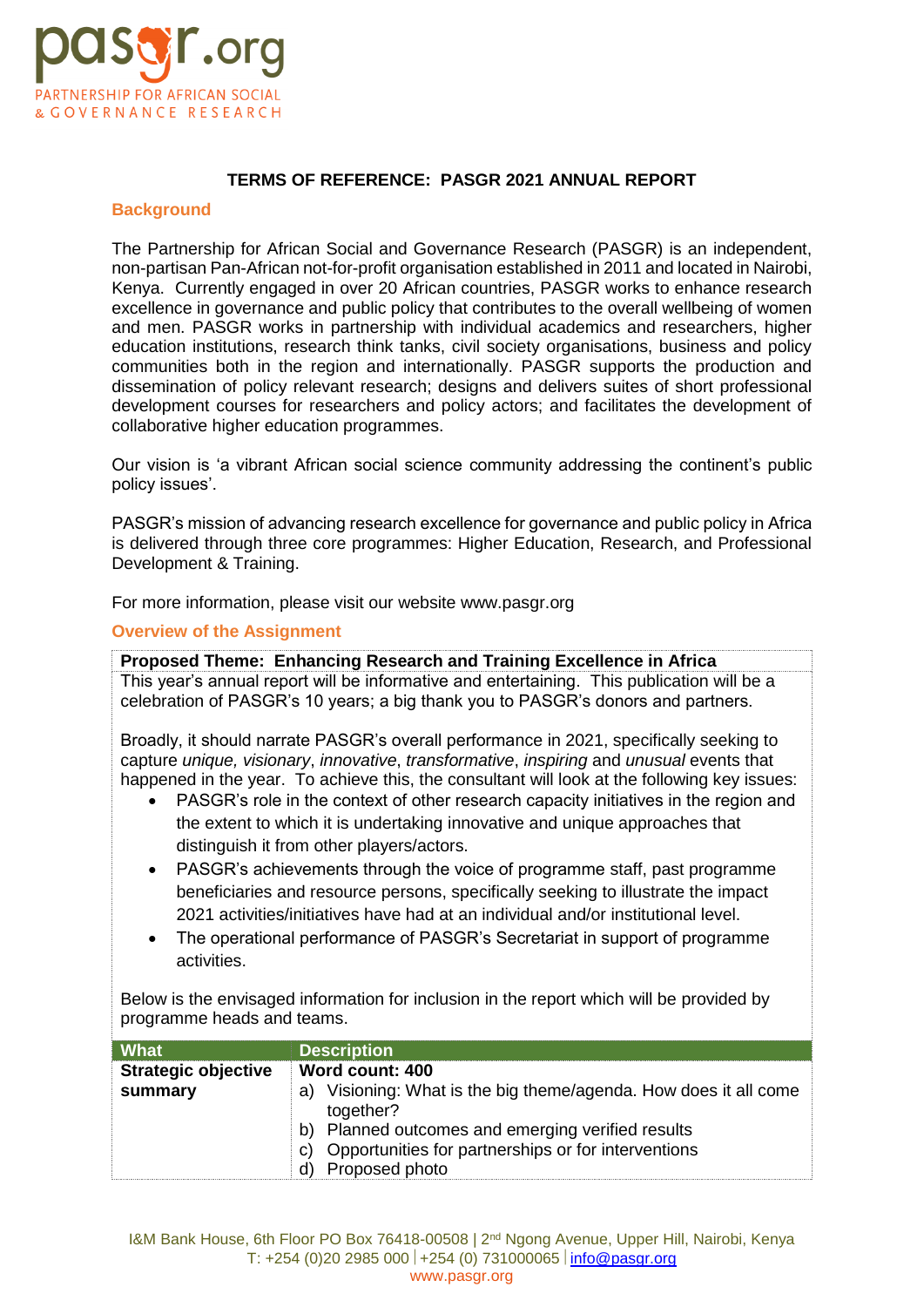| Programme's<br><b>Summary</b>   | Showcase PASGR's three Programmes by giving their brief<br>description: To include:<br>a) Title of the programme<br>b) Activities during the year<br>c) Budget<br>d) Source of funding i.e which donor<br>e) Strategic objective programme fits into<br>Programme narrative: Word Count: 300<br>a) What has been achieved so far; to include emerging verified<br>programme results and impact.<br>b) Any innovative or special action taken to achieve the objective<br>of the programme?<br>c) Mention some of the challenges or lessons learned over the<br>course of the year. Because being transparent is the best way<br>to build your partners especially donors trust. |
|---------------------------------|---------------------------------------------------------------------------------------------------------------------------------------------------------------------------------------------------------------------------------------------------------------------------------------------------------------------------------------------------------------------------------------------------------------------------------------------------------------------------------------------------------------------------------------------------------------------------------------------------------------------------------------------------------------------------------|
| The impact                      | Show any additional impact separately in bullet points if possible.<br>They should be measurable in some way e.g. engagements,<br>scholarships, etc with figures.                                                                                                                                                                                                                                                                                                                                                                                                                                                                                                               |
| <b>Beneficiary</b><br>testimony | Word count: 400<br>Give a positive interesting story that directly relates to the<br>programmes.<br>Key elements in this story: A quote, statistics, a clear before and<br>after scenario, photo of the person interviewed.                                                                                                                                                                                                                                                                                                                                                                                                                                                     |
| <b>New Frontiers</b>            | a) Visioning<br>b) Progress<br>c) Opportunities<br>d) Challenges<br>e) Lessons learnt                                                                                                                                                                                                                                                                                                                                                                                                                                                                                                                                                                                           |
| <b>Other Content</b>            | Word count: 300<br><b>PASGR's Board of Directors</b><br>Committees<br><b>Administration &amp; Finance</b><br><b>Financials</b>                                                                                                                                                                                                                                                                                                                                                                                                                                                                                                                                                  |
| PASGR's big story               | <b>Strategic Outlook</b>                                                                                                                                                                                                                                                                                                                                                                                                                                                                                                                                                                                                                                                        |

**Envisioned Table Of Content For Key Output: (This Will Be Re-Defined With The successful bidder)**

- 1. Front Cover
- 2. Organisation Mission, Vision
- 3. Chair of Board of Directors Report/Message
- 4. Executive Director Report/Message
- 5. Mission
- 6. Vision
- 7. Key partner messages or alumni
- 8. PASGR's Big story
- 9. Strategic Objectives summary: Highlights of the key achievements; how various projects come together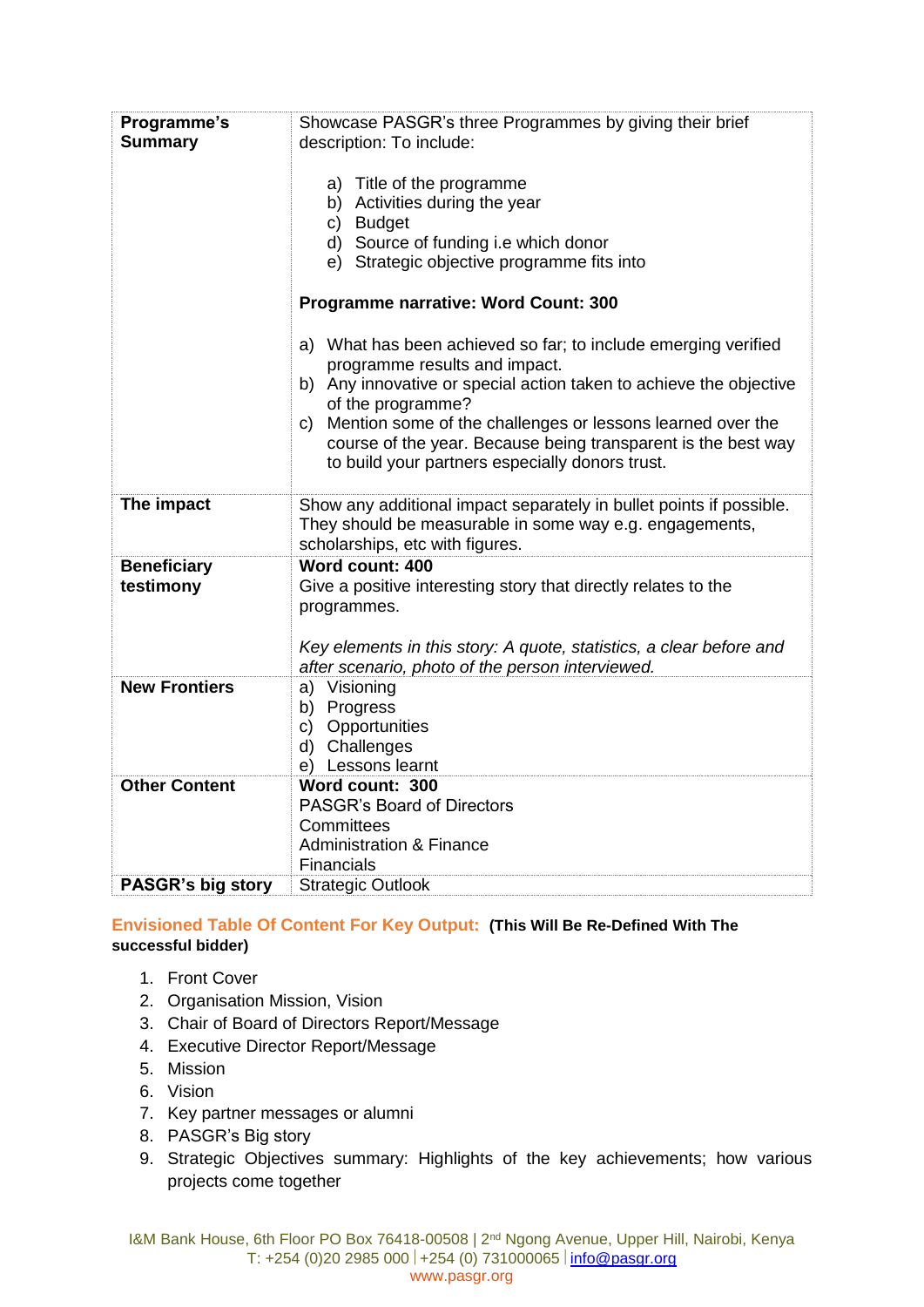- 10. Programme Reports: short description and results by strategic objective.
- 11. Programme donors
- 12. List of Board Members
- 13. Financial Report Paragraph to explain each element of the financials abbreviated financial statement, expense pie charts, and expenses over time financial goals, narrative explanation, CPA opinion letter.
- 14. Misc. Contact information, URL, donor profile (fill gaps)
- 15. Key Dates
- 16. Contacts
- 17. Back Cover

# **Audience and Key Messages**

PASGR's impact through Higher Education Programme, Professional Development Training and Research & Policy Programme. Showcase innovation in these programmes and impact. PASGR Partnerships and collaborations.

| <b>Primary Audience</b>                                         | <b>Secondary Audience</b>                       |
|-----------------------------------------------------------------|-------------------------------------------------|
| Donors & Global Funders                                         | <b>International Organizations</b><br>$\Omega$  |
| National governments, ministries,<br>departments and agencies.  | Alumni, scholarship<br>$\circ$<br>beneficiaries |
| Private Sector, think tanks,<br>universities and Civil Society. | <b>Partner Universities</b><br>$\Omega$         |
| National, Regional and International<br>Media.                  |                                                 |
| PASGR's Board                                                   |                                                 |
| Employees                                                       |                                                 |

## **Design:**

- Understated, clean, open and simple.
- Corporate but with a warm, personal, human touch.
- The photographs will reflect PASGR's Programmes and events.
- Graphs should be simple, easy to read, no vertical text. Utilise clean infographics to break complex information.
- The typography and flow of text should be easy to read.
- Prominent headings.
- Color palette used should be consistent with the PASGR's style guide.
- Prominent use of PASGR's logo.
- Appropriate use of infographics.
- Develop an interactive version of the report.

## **Format:**

- Annual Report of approximately 28 pages, UK English including cover pages, page dividers
- Size: A4
- Printed cover in full colour + matt laminated
- Inside pages printed in full colour throughout
- Saddle stitched binding